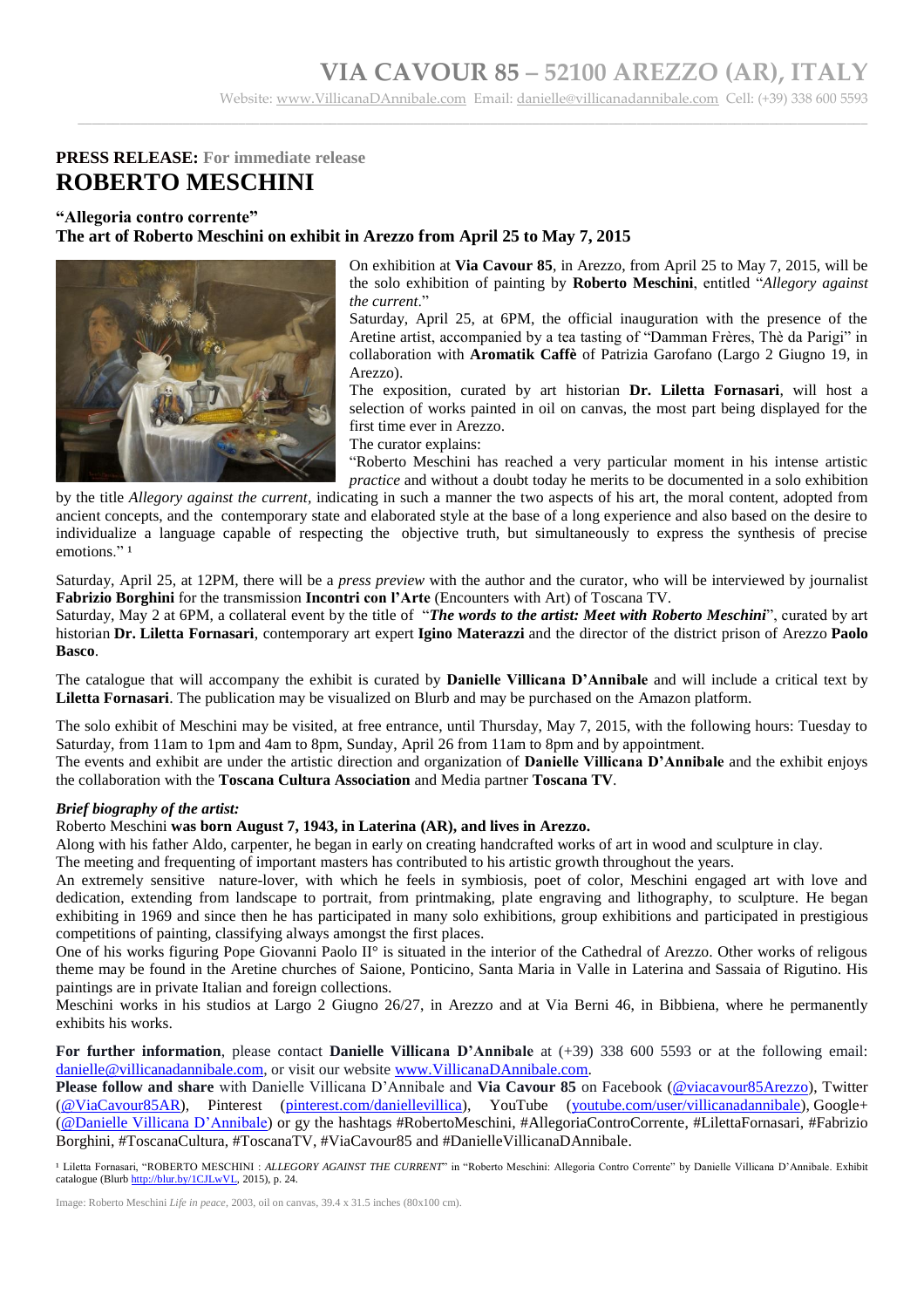\_\_\_\_\_\_\_\_\_\_\_\_\_\_\_\_\_\_\_\_\_\_\_\_\_\_\_\_\_\_\_\_\_\_\_\_\_\_\_\_\_\_\_\_\_\_\_\_\_\_\_\_\_\_\_\_\_\_\_\_\_\_\_\_\_\_\_\_\_\_\_\_\_\_\_\_\_\_\_\_\_\_\_\_\_\_\_\_\_\_\_\_\_\_\_\_\_\_\_\_\_\_\_\_\_\_\_\_\_\_\_\_\_

## **INFO**

**EVENT**: Exhibit of painting

**ARTISTS / TITLE**: **"Roberto Meschini: Allegory against the current**"

**EXHIBIT DATES**: Saturday, April 25 – Thursday, May 7, 2015

**LOCATION**: Via Cavour 85 – 52100 Arezzo (AR), Italy

**INAUGURATION**: Saturday, April 25 at 6PM with the presence of the artist

### **PRESS PREVIEW**:

Saturday, April 25 at 12PM with the presence of the artist and curator, interviewed by journalist **Fabrizio Borghini** for the transmission **Incontri con l'Arte** (Encounters with Art) on **Toscana TV**

#### **SPECIAL EVENT**:

Saturday, May 2, 2015 at 6PM "*The words to the artist: Meet with Roberto Meschini"* curated by art historian **Dr. Liletta Fornasari**, contemporary art expert **Igino Materazzi** and the director of the district prison of Arezzo **Paolo Basco**

### **CATALOGUE**:

"**Roberto Meschini: Allegoria Contro Corrente**" created by **Danielle Villicana D'Annibale**  visible on our website at [www.VillicanaDAnnibale.com/books](http://www.villicanadannibale.com/books) and **Blurb** <http://blur.by/1CJLwVL> and may be purchased on the **Amazon** platform

#### **INFO**:

FREE ENTRANCE Hours: Tuesday - Saturday from 11AM to 1PM and 4PM-8PM, Sunday, April 26 from 11AM to 8PM and by appointment Web: [www.VillicanaDAnnibale.com](http://www.villicanadannibale.com/) Web: [www.ToscanaCultura.it](http://www.toscanacultura.it/)

#### **ORGANIZATION**:

Artist, Curator & Educator - **Danielle Villicana D'Annibale** Cell: +39 338 600 5593 Email: [danielle@villicanadannibale.com](mailto:danielle@villicanadannibale.com) Light Designer & Installation – **Maurizio D'Annibale** Graphic Project – **Riccardo Terziani** Copy Service D/Sign (AR) Press Office **-** Journalist **Marco Botti**

#### **SPONSOR**:

VILLA MARGHERITA A PARADISE FOR ARTISTS IN TUSCANY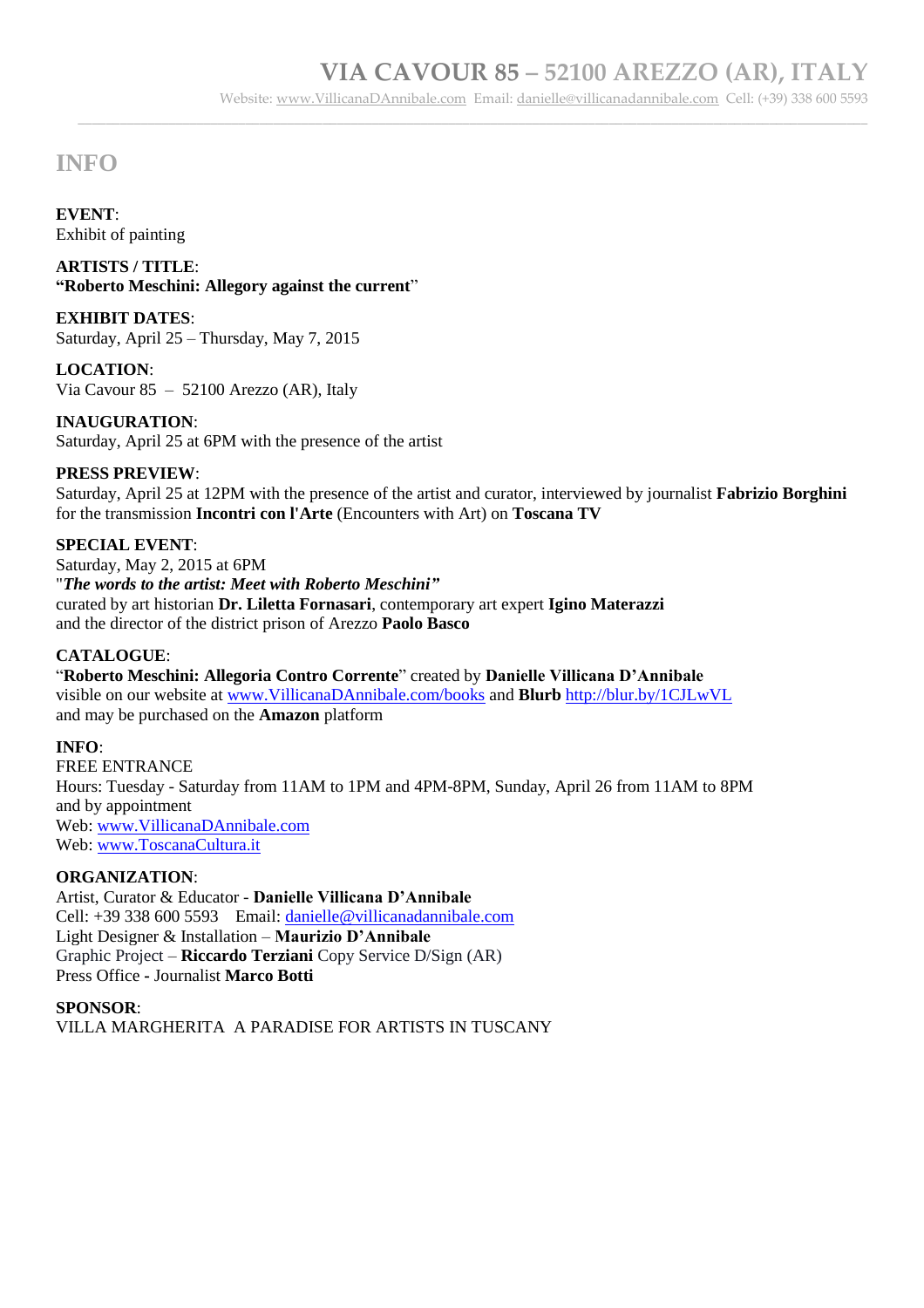## **VIA CAVOUR 85 – 52100 AREZZO (AR), ITALY**

Website: [www.VillicanaDAnnibale.com](http://www.villicanadannibale.com/) Email[: danielle@villicanadannibale.com](mailto:danielle@villicanadannibale.com) Cell: (+39) 338 600 5593

\_\_\_\_\_\_\_\_\_\_\_\_\_\_\_\_\_\_\_\_\_\_\_\_\_\_\_\_\_\_\_\_\_\_\_\_\_\_\_\_\_\_\_\_\_\_\_\_\_\_\_\_\_\_\_\_\_\_\_\_\_\_\_\_\_\_\_\_\_\_\_\_\_\_\_\_\_\_\_\_\_\_\_\_\_\_\_\_\_\_\_\_\_\_\_\_\_\_\_\_\_\_\_\_\_\_\_\_\_\_\_\_\_





ROBERTO MESCHINI



Catalogo per la mostra: <http://blur.by/1CJLwVL>





\_\_\_\_\_\_\_\_\_\_\_\_\_\_\_\_\_\_\_\_\_\_\_\_\_\_\_\_\_\_\_\_\_\_\_\_\_\_\_\_\_\_\_\_\_\_\_\_\_\_\_\_\_\_\_\_\_\_\_\_\_\_\_\_\_\_\_\_\_\_\_\_\_\_\_\_\_\_\_\_\_\_